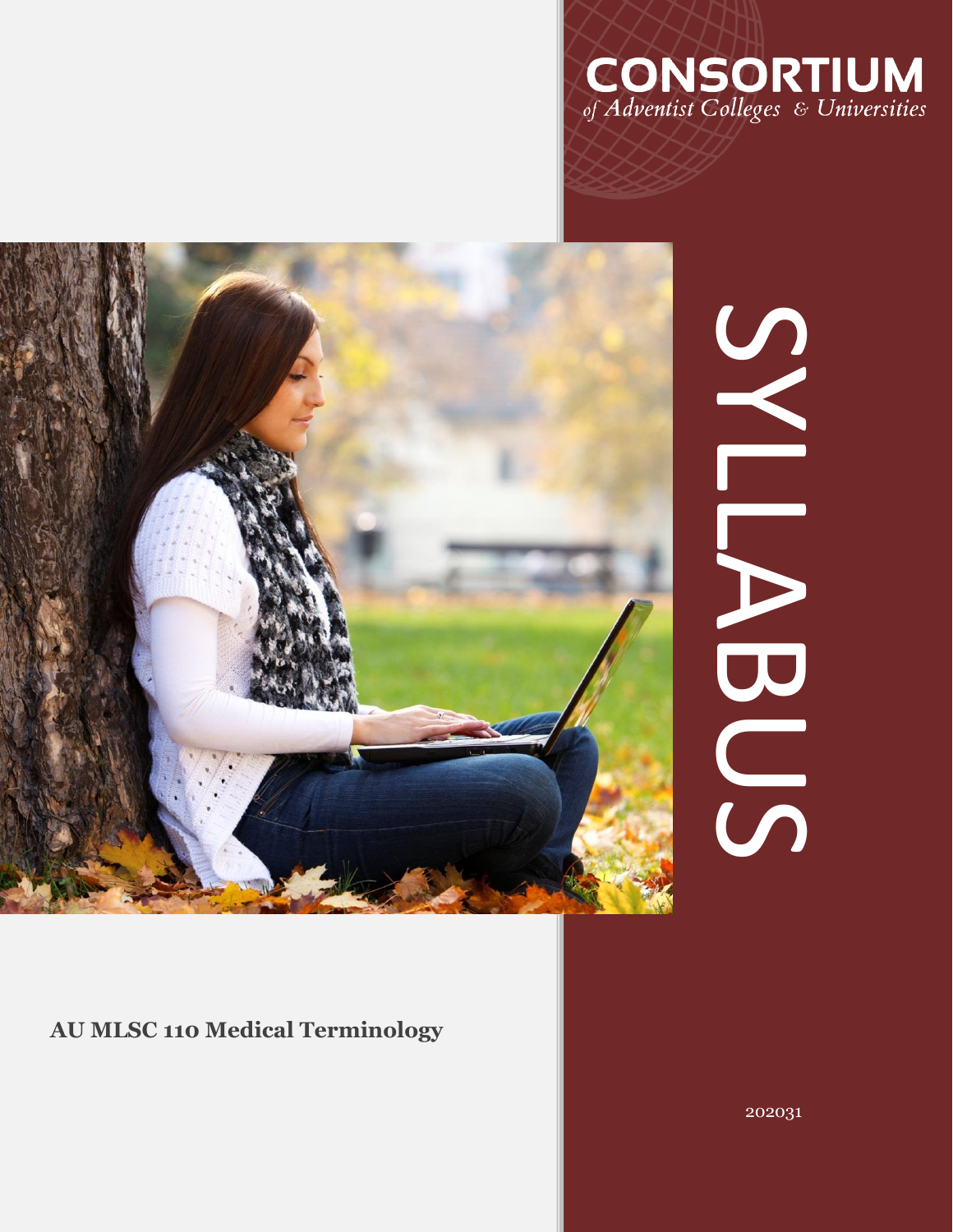# **AU MLSC 110 Medical Terminology Consortium of Adventist Colleges and Universities**

## **Self-Paced Courses**

This course follows a self-paced online format. You have 180 days from your selected start date to complete the course. The last day to withdraw with a full refund is 15 days after your start date.

### **Instructor Contact**

Please refer to course in Learning Hub for the teacher contact information.

## **Communication with the Instructor**

It is important to remember that while the Internet is available 24 hours a day, your instructor is not. You can expect that your instructor will respond to e-mail message to you within *2 business days* during the week and may not be available to respond on weekends.

#### **Other Assistance**

| Username and password assistance                | helpdesk@andrews.edu    | $(269)$ 471-6016 |
|-------------------------------------------------|-------------------------|------------------|
| Enrollment and withdrawal questions             | sderegister@andrews.edu | $(269)$ 471-6323 |
| Technical assistance with online courses        | dlit@andrews.edu        | $(269)$ 471-3960 |
| Exam requests and online proctoring             | sdeexams@andrews.edu    | $(269)$ 471-6566 |
| Distance Student Services - any other questions | sdestudents@andrews.edu | $(269)$ 471-6566 |

# **Part 1: Course Information**

# **Course Description**

*Andrews University* An in-depth study of medical terms and abbreviations relating to diseases, disorders and drugs.

# **Student Learning Outcomes**

After completing this course, students should be able to:

- 1. Define medical terms as covered in this course.
- 2. Build medical words using word roots, combining forms, suffixes and prefixes.
- 3. Define commonly used medical abbreviations.
- 4. Discuss the parts and functions of basic body systems.
- 5. Use medical language to describe medical procedures and interventions.

# **Required Text/Material**

Gylys, B. A., & Masters, R. M. (2019). Medical Terminology Simplified (6th ed.). F. A. Davis Company, Philadelphia, PA. ISBN-13: 978-0-8036-6972-7

**NOTE:** Textbooks for online courses may be purchased from any supplier. For financial aid in payment, contact your financial advisor at the university where you are completing your degree. Andrews University degree students who have confirmed that funds are available will then purchase the books themselves and send receipts to their financial advisor for reimbursement.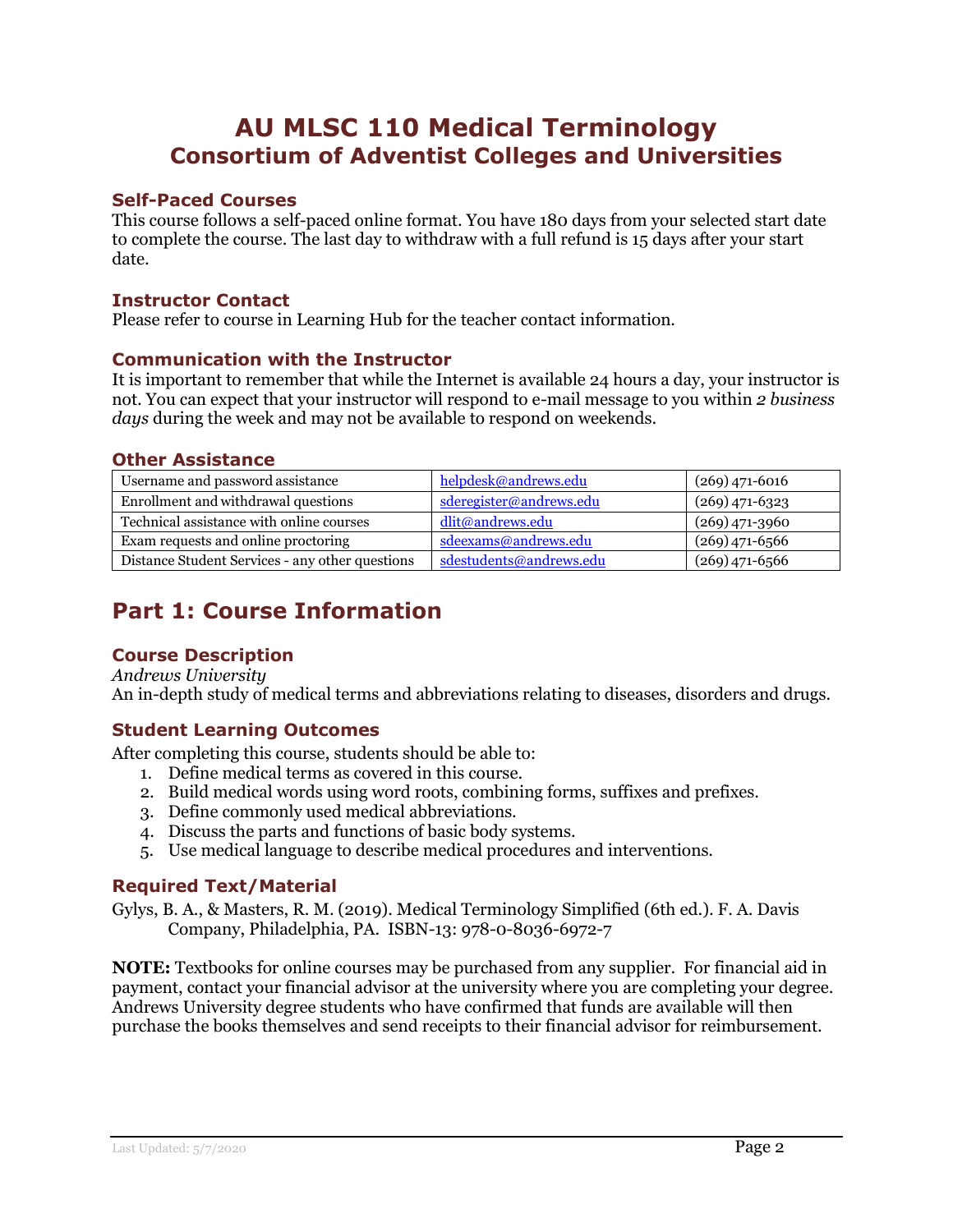## **Credit Hour and Commitment**

This course is offered for 1 semester credits; therefore, it is expected that you will spend 45 total hours on this course. This translates to a steady 5.6 hours per module for 8 modules. You'll spend your time reading, accessing instructional materials, interacting with your instructor and classmates via discussion forums, and completing practice activities.

A recommended schedule to divide your time across each module is provided:

Readings: 1 hour Lectures: 30 minutes Quizzes: 2 hour Taking Exams: 2 hour

# **Part 2: Course Methods and Delivery**

#### **Methods of Instruction**

Methods of instruction include assigned readings from the textbook and the course material, Students are expected to study and be prepared to take eight (8) chapter examinations based on the materials/chapters assigned. Regular participation in the course is essential to good performance. The textbook is a workbook which can be worked through systematically and is an integral part of success in this course.

## **Course/Technical Requirements**

• Internet connection (DSL, LAN, or cable connection desirable).

#### **LearningHub Access**

This course is delivered online through LearningHub at [http://learninghub.andrews.edu](http://learninghub.andrews.edu/) 

Your username and password are your Andrews username and password. You need to activate your username and password to access LearningHub.

Please do this online here:<https://vault.andrews.edu/vault/pages/activation/information.jsp> if you haven't already. If you need assistance, call or email us: (296) 471-6016 or [helpdesk@andrews.edu.](mailto:helpdesk@andrews.edu)

If you need technical assistance at any time during the course, or to report a problem with LearningHub, please email [dlit@andrews.edu](mailto:dlit@andrews.edu) or call (269) 471-3960.

# **Part 3: Course Requirements**

**Important Note:** Activity and assignment details will be explained in detail within each learning module. If you have any questions, please contact your instructor.

#### **Your Schedule**

In Learning Hub, you will access online lessons, course materials, and resources. This course is self-paced. You must complete the course within 180 days. This is the Consortium policy. You may have a stricter deadline imposed by graduation, financial aid, or other restrictions.

Start by creating a schedule for completion of the course.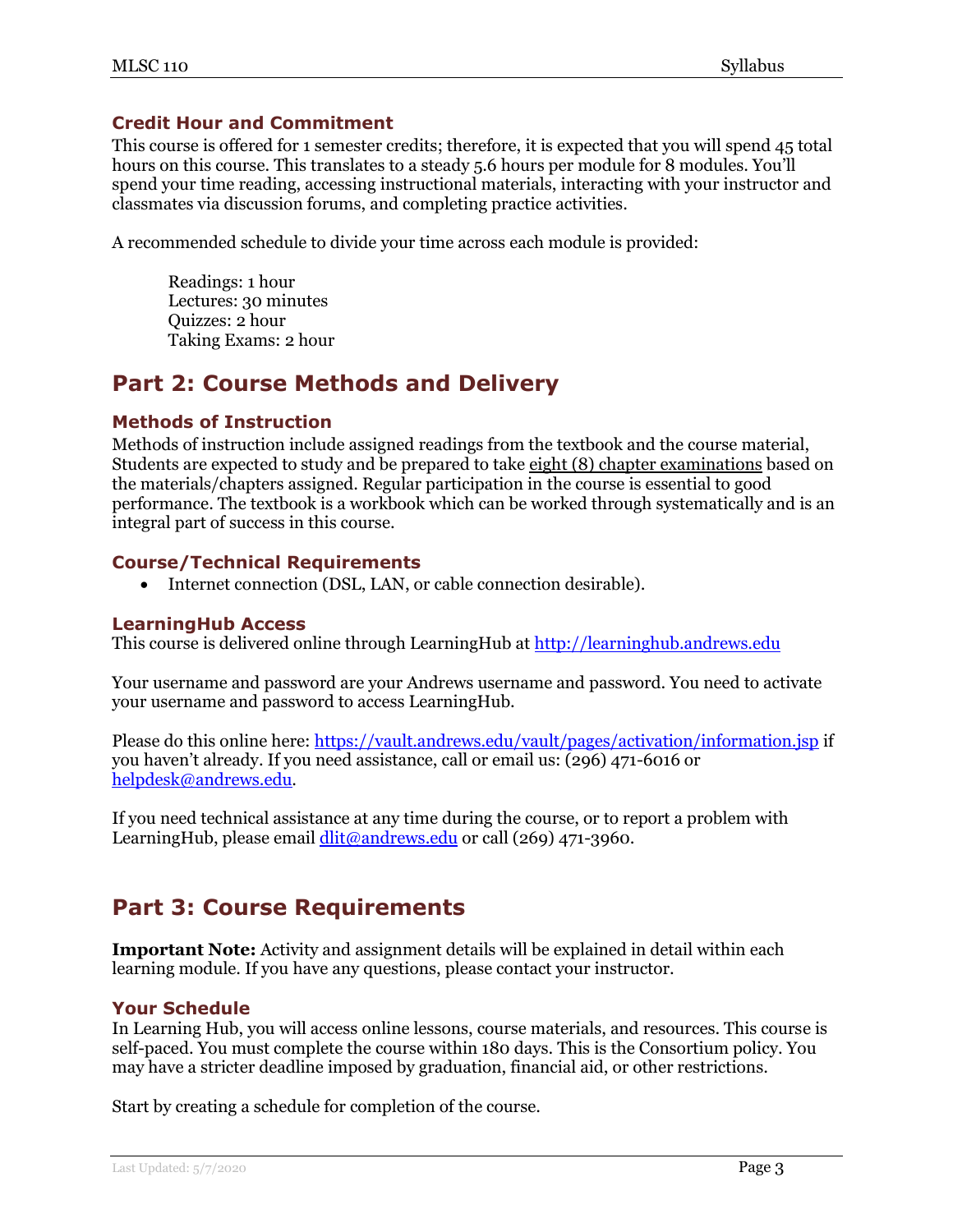- Determine your deadline. Do you need a transcript sent to your home institution?
- Working from your deadline, count backwards. Allow 2 weeks after you take your final exam for your final grade to be calculated. Allow another 2 weeks for the transcript to be processed and sent.
- Now use the suggested schedules to create a schedule for yourself that ensures completion 4 weeks before your deadline.

Submit your course plan to your instructor within Learning Hub AND discipline yourself to make regular progress.

# **Assessment Descriptions**

#### **Keys for Success**

- **Chapter one (1) of the textbook is very important** because it teaches you how to use the book to study for the exams. You are responsible for all of the material in each chapter.
- Plan an hour minimum each day during the week to study for this course. Do not leave studying for the day before the exam.
- Work through the frames of each chapter. Take advantage of the study tools built into the textbook.
- Practice quizzes are open-book and should familiarize you with the style of questions on the exams. The quizzes may be taken twice and the highest score will be kept as part of your grade. The exams are closed-book and must be proctored. They will consist of true/false, multiple choice and fill-in-the-blank questions. You will not be required to label diagrams but must be able to discuss the diagrams and figures found in the book.
- Videos provided are not comprehensive and are used to clarify key concepts from the textbook.
- Virtual flashcards are included as a practice too. It is recommended that the student expand upon these flashcards to add names of medical procedures, conditions, or additional terms found in the text. The flashcards provided are a review tool and giving a bonus grade.
- Use section reviews to test your knowledge. For an example of a section review see Gylys and Masters (2019) page 24. Make a flashcard for any new word presented in the section reviews.
- Consider making physical flashcards as study tool. As you study, place those that you know in one pile and those you don't know in a second pile. Spend more time with the ones that you don't know. Your goal should be to "know" all the words in your flashcards.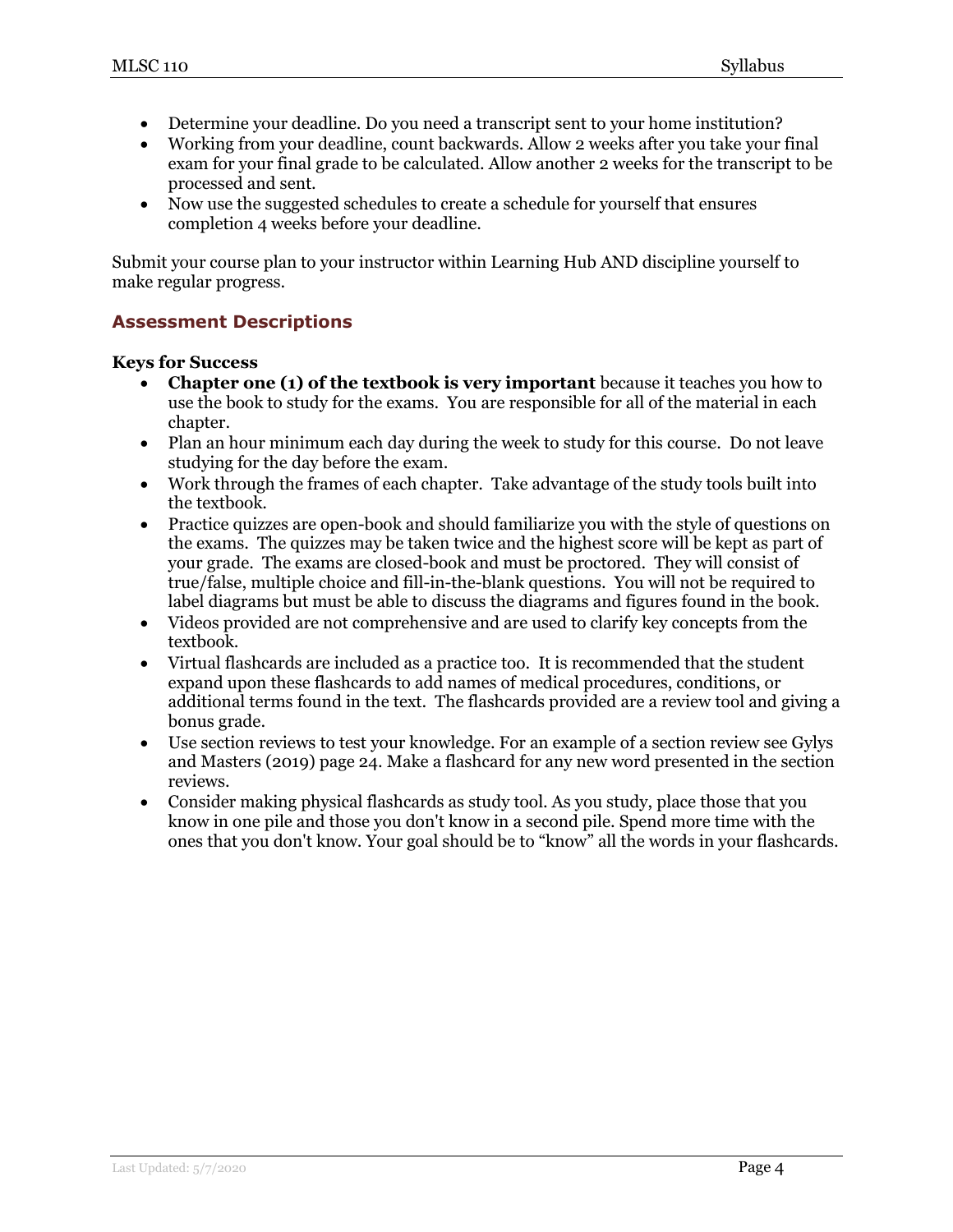# **Rubrics**

#### **Blog Rubric**

| <b>Criteria</b>                  | 10<br><b>Exceptional</b>                                                                                                                                                                           | 8<br>Proficient                                                                                                                                                                        | 6<br><b>Satisfactory</b>                                                                                                                                                                              | 4<br><b>Emerging</b>                                                                                                                                                                                                    | $\Omega$<br>Unsatisfactory                                                                                                                      |
|----------------------------------|----------------------------------------------------------------------------------------------------------------------------------------------------------------------------------------------------|----------------------------------------------------------------------------------------------------------------------------------------------------------------------------------------|-------------------------------------------------------------------------------------------------------------------------------------------------------------------------------------------------------|-------------------------------------------------------------------------------------------------------------------------------------------------------------------------------------------------------------------------|-------------------------------------------------------------------------------------------------------------------------------------------------|
| Content &<br><b>Organization</b> | Blog response makes<br>relevant connections,<br>and shares excellent<br>insightful ideas. All<br>questions are answered<br>thoroughly.                                                             | Blog response is<br>relevant to<br>competency, is<br>organized and sounds<br>scholarly. All questions<br>are answered well.                                                            | Blog response is<br>generally relevant to<br>competency, however<br>each question is given a<br>minimal response.                                                                                     | Blog response is<br>somewhat relevant, it is<br>poorly focused, and not<br>well organized. One or<br>two questions are not<br>answered.                                                                                 | Blog response is not<br>relevant to<br>competency; lacks<br>focus and organization.<br>More than two<br>questions are not<br>answered.          |
| Knowledge<br><b>Base</b>         | The blog response<br>shows evidence of<br>carefully evaluated<br>knowledge, and<br>proficient and fluent<br>use of applicable<br>medical language.                                                 | The blog response<br>shows evidence of an<br>expanding knowledge<br>base, and includes<br>correct medical<br>language.                                                                 | The blog response<br>shows evidence of<br>analysis of a well-<br>documented knowledge<br>base and an<br>understanding of<br>medical language.                                                         | The blog response<br>shows evidence of<br>comprehension of a<br>narrow knowledge<br>base. Medical terms<br>are used with some<br>error.                                                                                 | The blog response<br>shows evidence of little<br>or no evidence of<br>knowledge base.<br>Medical terms are<br>incorrect or not used at<br>all.  |
| <b>Mechanics</b><br>(Written)    | The blog response is<br>free of mechanical<br>errors; smooth flow<br>and effective<br>transitions enhance<br>strong scholarly<br>communication. The<br>length of the response<br>is appropriate.   | The blog response has<br>few mechanicals errors,<br>improved flow and<br>strong transitions<br>increase<br>comprehensibility. The<br>length of response is<br>appropriate.             | The blog response<br>generally follows<br>mechanical<br>conventions, but with<br>some minor errors;<br>appropriate transitions.<br>The length of the<br>response is<br>appropriate.                   | The blog response has<br>frequent mechanical<br>errors; ineffective<br>transitions and flow<br>from point to point.<br>The response is too<br>short or long.                                                            | The blog response has<br>numerous mechanical<br>errors, making<br>comprehension almost<br>impossible. The<br>response is too short or<br>long.  |
| <b>Mechanics</b><br>(Video)      | High quality video and<br>sound (no visual<br>distractions or<br>extraneous sounds).<br>Focused professional<br>presence and<br>appropriate dress,<br>professional use of<br>standardized English. | Acceptable quality<br>video and sound (no<br>visual distractions or<br>extraneous sounds<br>focused professional<br>presences and dress,<br>consistent use of<br>standardized English. | Acceptable quality<br>video and sound<br>(limited visual)<br>distractions or<br>extraneous sounds).<br>Professional presence<br>and appropriate dress,<br>appropriate use of<br>standardized English. | Video and sound can<br>be seen and heard with<br>some visual distraction<br>or extraneous noise.<br>Professional presence<br>and dress is attempted<br>with mixed results,<br>consistent use of<br>standardize English. | Poor quality video and<br>sound (clear<br>distractions or<br>extraneous sounds)<br>amateur dress and<br>limited use of<br>standardized English. |

# **Exams**

There will be eight (8) chapter exams, which are not comprehensive. Each exam will be worth approximately 50 points. Each chapter exam evaluates the student's knowledge of the various terms presented in the chapter/pages assigned.

The exams are timed, so it is recommended to pace yourself appropriately and write down on a piece of scratch paper any questions you have about the course or individual questions. You can always contact the instructor after taking the exam about these questions and be sure to include the exam number, the question number and what specifically did you have a question about.

All exams in this course require proctoring. Follow prompts in the course space to set up your exam session. In each module that contains an exam, you will find what to review and what materials are allowed (if any) during the exam.

Please read the important information about taking exams and how online proctoring works at [www.andrews.edu/distance/students/exams.html.](http://www.andrews.edu/distance/students/exams.html) The follow the instructions that apply to your situation on the [exam request form](https://www.andrews.edu/sde/ex_req.php) to set up your exam session.

Please note that an exam code is never released to the student. All students must present photo identification before each exam session. Exams can only be proctored after a deadline with approval directly from the instructor to the Testing Center [\(sdeexams@andrews.edu](mailto:sdeexams@andrews.edu) or 269-471-6566). No exam is returned to the student for review. The instructor, to aid studying for future exams can provide feedback on exams.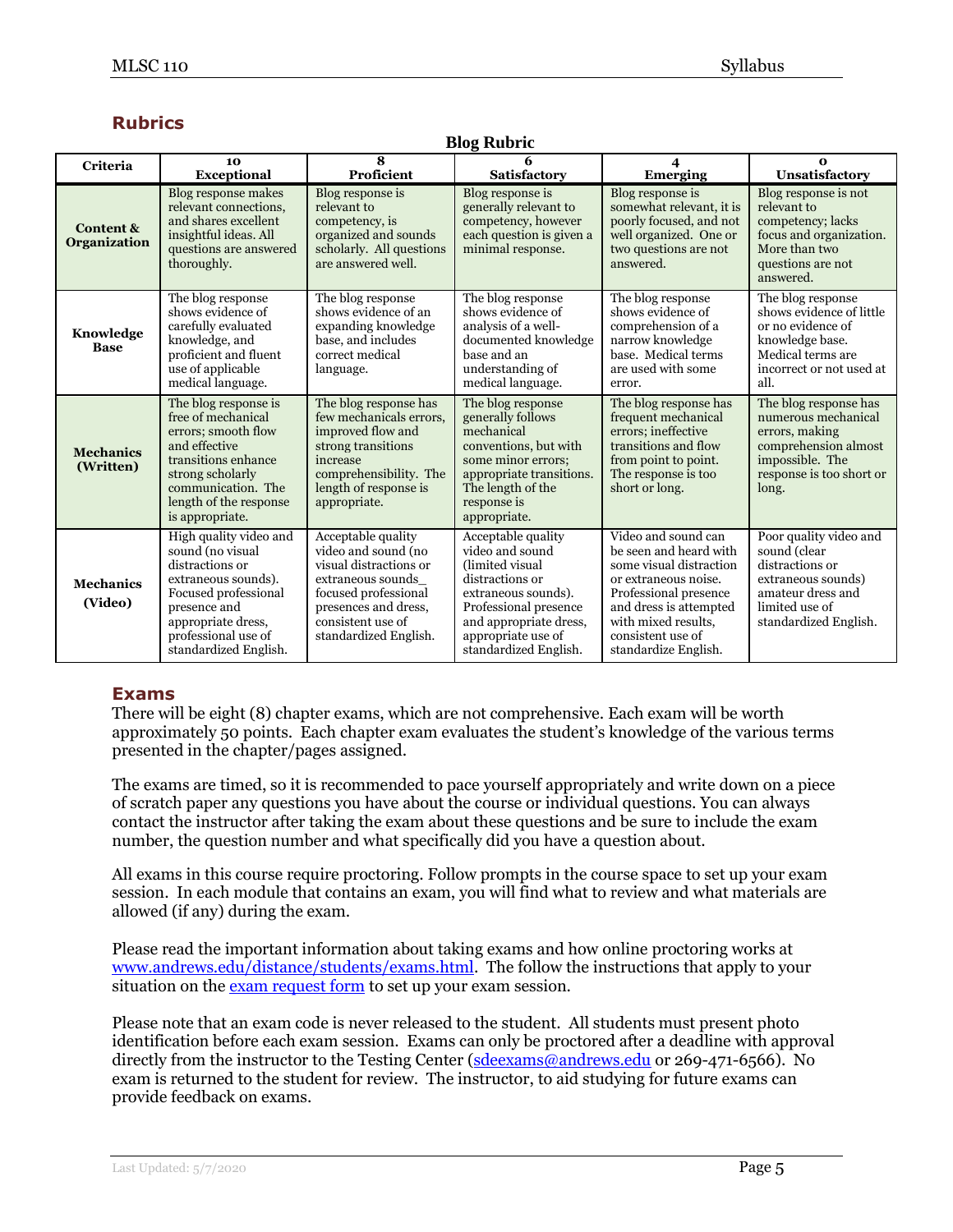| <b>Modules</b> | ouggested schedule for completion in 6 weeks.<br><b>Lessons</b> | <b>Readings</b>                                | <b>Assignments</b>             |
|----------------|-----------------------------------------------------------------|------------------------------------------------|--------------------------------|
| Intro          | These items will need to be completed before                    | Orientation                                    | Schedule                       |
|                | you will have access to the rest of the course                  | <b>Course Overview</b>                         | Introduce Yourself             |
|                |                                                                 |                                                |                                |
|                |                                                                 | <b>Introductions</b>                           | Academic Integrity Quiz        |
|                |                                                                 | Academic Integrity                             | Academic Integrity Statement   |
| $\mathbf{1}$   | Chapter 1: Introduction to Programmed                           | Gylys and Masters, Ch 1 & 2                    | Blog 1: Introduction (video)   |
|                | Learning and Medical Word Building                              | Assigned videos                                | Quiz 1                         |
|                | Chapter 2: Body Structure                                       |                                                | Review Flashcards Ch. 1        |
|                |                                                                 |                                                | Review Flashcards Ch. 2        |
|                |                                                                 |                                                | (Optional Assignments)         |
|                |                                                                 |                                                | <b>PROCTORED Exam 1</b>        |
| $\overline{2}$ | Chapter 3: Integumentary System                                 | Gylys and Masters, Ch 3                        | Quiz 2                         |
|                |                                                                 | Assigned videos                                | Review Flashcards Ch. 3        |
|                |                                                                 |                                                | (Optional Assignments)         |
|                |                                                                 |                                                | <b>PROCTORED Exam 2</b>        |
| 3              | Chapter 4: Respiratory System                                   | Gylys and Masters, Ch 4                        | Initial Post Blog 2 (written)  |
|                |                                                                 | Assigned videos                                | Quiz 3                         |
|                |                                                                 |                                                | Review Flashcards Ch. 4        |
|                |                                                                 |                                                | (Optional Assignments)         |
|                |                                                                 |                                                | <b>PROCTORED Exam 3</b>        |
| $\overline{4}$ | Chapter 5: Cardio vascular & Lymphatic Systems                  | Gylys and Masters, Ch 5                        | Reply to Blog 2 (written)      |
|                |                                                                 | Assigned videos                                | Quiz 4                         |
|                |                                                                 |                                                | Review Flashcards Ch. 5        |
|                |                                                                 |                                                | (Optional) Practice Activities |
|                |                                                                 |                                                | <b>PROCTORED Exam 4</b>        |
|                |                                                                 |                                                |                                |
| 5              | Chapter 6: Digestive System                                     | Gylys and Masters, Ch 6 & 7<br>Assigned videos | Quiz 5                         |
|                | Chapter 7: Urinary System                                       |                                                | Review Flashcards Ch. 6        |
|                |                                                                 |                                                | Review Flashcards Ch. 7        |
|                |                                                                 |                                                | (Optional) Practice Activities |
|                |                                                                 |                                                | <b>PROCTORED Exam 5</b>        |
| 6              | Chapter 8: Reproductive System                                  | Gylys and Masters, Ch 8                        | Blog 3 (written)               |
|                |                                                                 | PowerPoint: Ch 8 - Reproductive System         | Quiz 6                         |
|                |                                                                 |                                                | Review Flashcards Ch. 8        |
|                |                                                                 |                                                | (Optional) Practice Activities |
|                |                                                                 |                                                | <b>PROCTORED Exam 6</b>        |
| $\overline{7}$ | Chapter 9: Endocrine & Nervous System                           | Gylys and Masters, Ch 9                        | Reply to Blog 3 (written)      |
|                |                                                                 | Assigned videos                                | Blog 4 (video)                 |
|                |                                                                 |                                                | Quiz 7                         |
|                |                                                                 |                                                | Review Flashcards Ch. 9        |
|                |                                                                 |                                                | (Optional) Practice Activities |
|                |                                                                 |                                                | <b>PROCTORED Exam 7</b>        |
| 8              | Chapter 10: Musculoskeletal System                              | Gylys and Masters, Ch 10 & 11                  | Complete Blog 4                |
|                | Chapter 11: Special Senses - The Eyes and Ears                  | Assigned videos                                | Quiz 8                         |
|                |                                                                 |                                                | Review Flashcards Ch. 10       |
|                |                                                                 |                                                | Review Flashcards Ch. 11       |
|                |                                                                 |                                                | (Optional) Practice Activities |
|                |                                                                 |                                                | <b>PROCTORED Exam 8</b>        |

### **Suggested schedule for completion in 8 weeks**: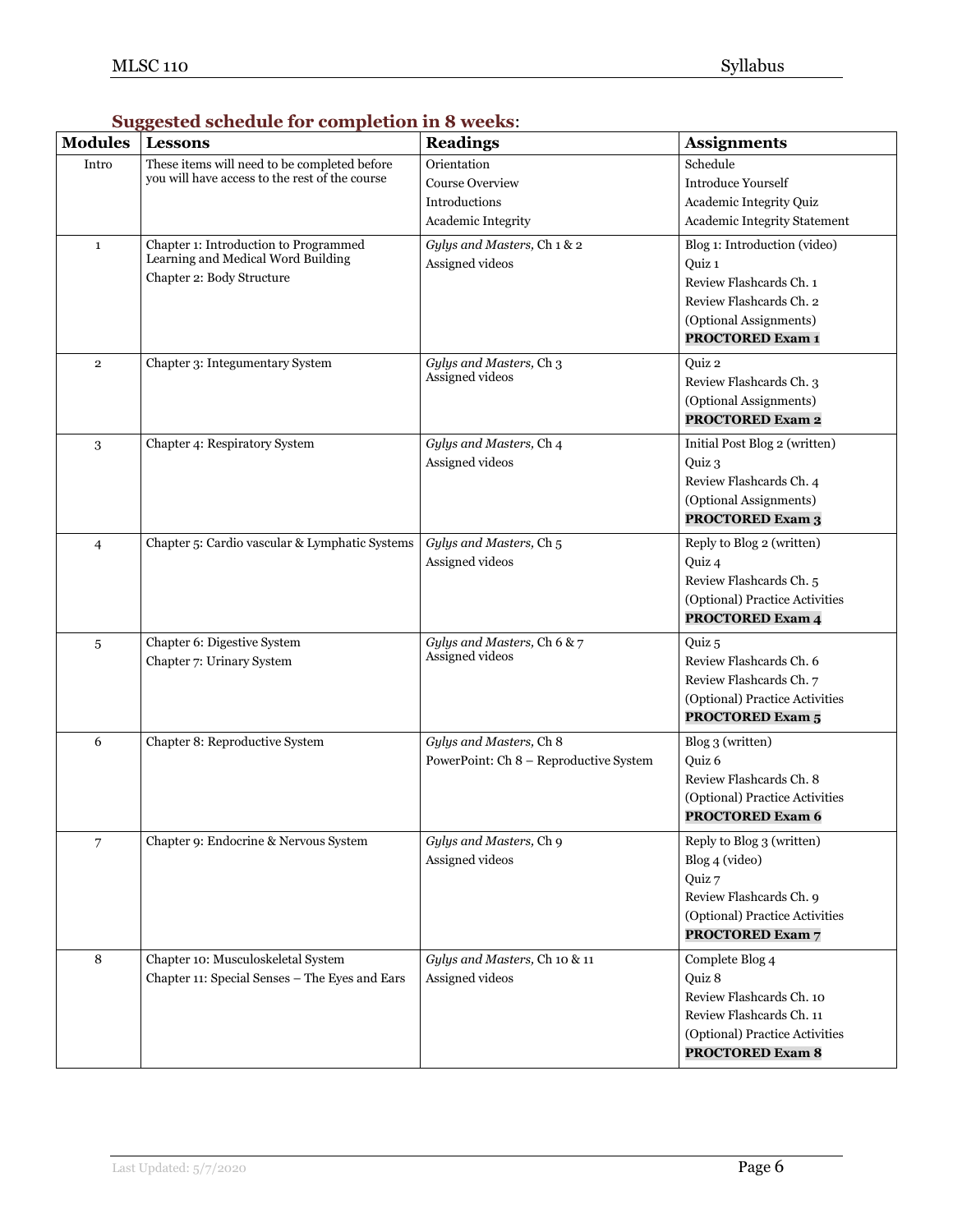| <b>Modules</b>          | <b>Lessons</b>                                                                                           | <b>Readings</b>                                                       | <b>Assignments</b>                                                                                                     |
|-------------------------|----------------------------------------------------------------------------------------------------------|-----------------------------------------------------------------------|------------------------------------------------------------------------------------------------------------------------|
| Intro                   | These items will need to be completed before<br>you will have access to the rest of the course           | Orientation<br>Course Overview<br>Introductions<br>Academic Integrity | Schedule<br><b>Introduce Yourself</b><br>Academic Integrity Quiz<br>Academic Integrity Statement                       |
| $\mathbf{1}$            | Chapter 1: Introduction to Programmed<br>Learning and Medical Word Building<br>Chapter 2: Body Structure | Gylys and Masters, Ch 1 & 2<br>Assigned videos                        | Blog 1: Introduction (video)<br>Quiz 1<br>Review Flashcards Ch. 1<br>Review Flashcards Ch. 2<br>(Optional Assignments) |
| $\overline{\mathbf{2}}$ |                                                                                                          |                                                                       | <b>PROCTORED Exam 1</b>                                                                                                |
| 3                       | Chapter 3: Integumentary System                                                                          | Gylys and Masters, Ch 3<br>Assigned videos                            | Quiz 2<br>Review Flashcards Ch. 3<br>(Optional Assignments)                                                            |
| $\overline{4}$          |                                                                                                          |                                                                       | <b>PROCTORED Exam 2</b>                                                                                                |
| 5                       | Chapter 4: Respiratory System                                                                            | Gylys and Masters, Ch 4<br>Assigned videos                            | Initial Post Blog 2 (written)<br>Ouiz 3<br>Review Flashcards Ch. 4<br>(Optional Assignments)                           |
| 6                       |                                                                                                          |                                                                       | <b>PROCTORED Exam 3</b>                                                                                                |
| 7                       | Chapter 5: Cardio vascular & Lymphatic Systems                                                           | Gylys and Masters, Ch 5<br>Assigned videos                            | Reply to Blog 2 (written)<br>Quiz 4<br>Review Flashcards Ch. 5<br>(Optional) Practice Activities                       |
| 8                       |                                                                                                          |                                                                       | <b>PROCTORED Exam 4</b>                                                                                                |
| 9                       | Chapter 6: Digestive System<br>Chapter 7: Urinary System                                                 | Gylys and Masters, Ch 6 & 7<br>Assigned videos                        | Quiz 5<br>Review Flashcards Ch. 6<br>Review Flashcards Ch. 7<br>(Optional) Practice Activities                         |
| 10                      |                                                                                                          |                                                                       | <b>PROCTORED Exam 5</b>                                                                                                |
| 11                      | Chapter 8: Reproductive System                                                                           | Gylys and Masters, Ch 8<br>PowerPoint: Ch 8 - Reproductive System     | Blog 3 (written)<br>Quiz 6<br>Review Flashcards Ch. 8<br>(Optional) Practice Activities                                |
| 12                      |                                                                                                          |                                                                       | <b>PROCTORED Exam 6</b>                                                                                                |
| 13                      | Chapter 9: Endocrine & Nervous System                                                                    | Gylys and Masters, Ch 9<br>Assigned videos                            | Reply to Blog 3 (written)<br>Blog 4 (video)<br>Quiz 7<br>Review Flashcards Ch. 9<br>(Optional) Practice Activities     |
| 14                      |                                                                                                          |                                                                       | <b>PROCTORED Exam 7</b>                                                                                                |
| 15                      | Chapter 10: Musculoskeletal System<br>Chapter 11: Special Senses - The Eyes and Ears                     | Gylys and Masters, Ch 10 & 11<br>Assigned videos                      | Complete Blog 4<br>Quiz 8<br>Review Flashcards Ch. 10<br>Review Flashcards Ch. 11<br>(Optional) Practice Activities    |
| 16                      |                                                                                                          |                                                                       | <b>PROCTORED Exam 8</b>                                                                                                |

# **Suggested schedule for completion in 16 weeks**: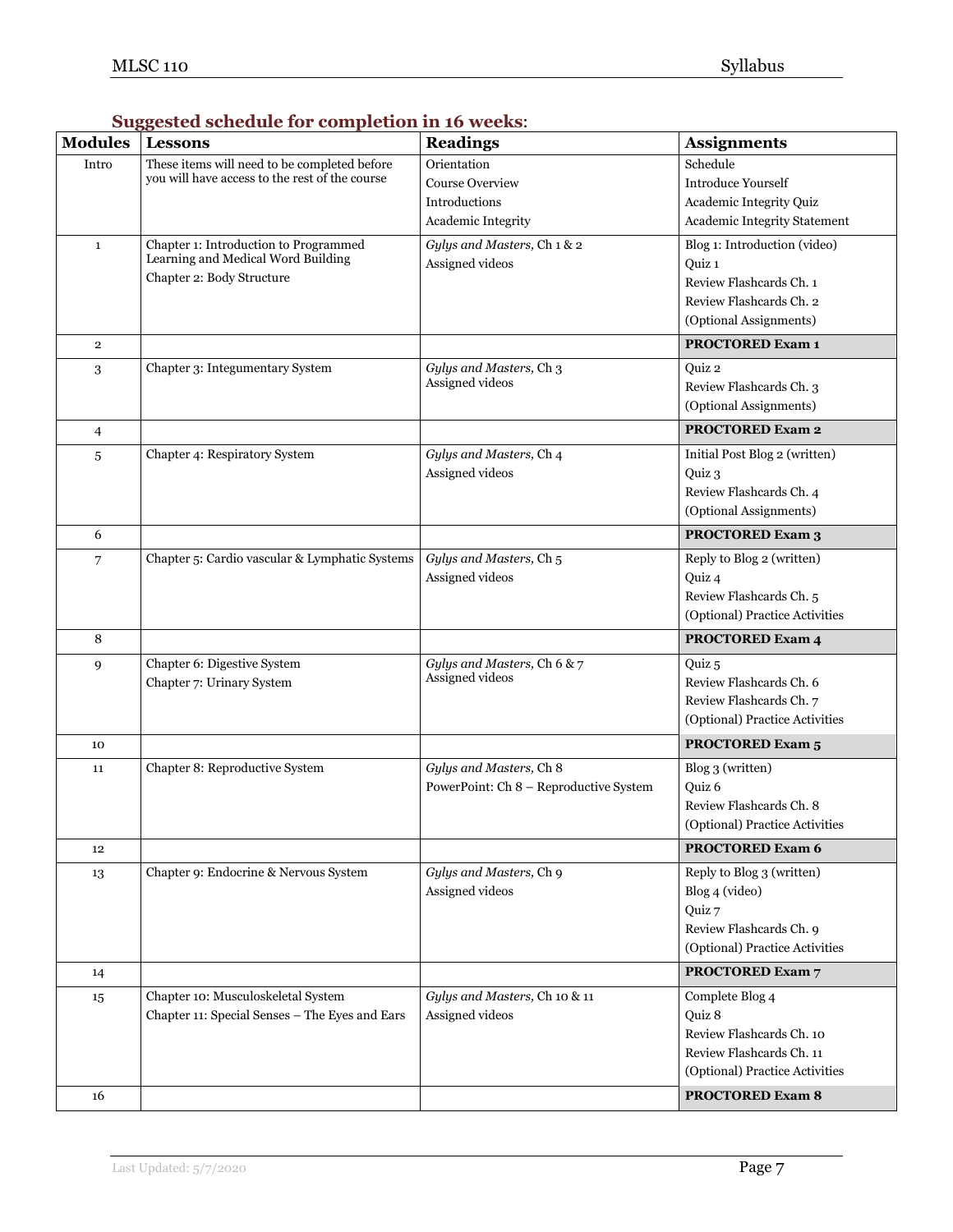## **Completing Assignments**

All assignments for this course will be submitted electronically through LearningHub unless otherwise instructed. Assignments and exams must be completed **within 180 days** of course registration date. This timeframe is subject to change depending on deadlines set by your home institution.

# **Part 4: Grading Policy**

| ICU COUISE ACLIVILIES |                                   |  |
|-----------------------|-----------------------------------|--|
| Percent %             | <b>Description</b>                |  |
| 80%                   | Examinations (8 x 50 points each) |  |
| 10 %                  | Quizzes (11x10 points each)       |  |
| 10 %                  | Blogs (4 forums) 30 points each   |  |
| 1% (Extra Credit)     | <b>Chapter Flashcards (Bonus)</b> |  |
| 1% (Extra Credit)     | Practice Activities (Bonus)       |  |
| 100                   | <b>Total Percent Possible</b>     |  |

# **Graded Course Activities**

## **Viewing Grades in Learning Hub**

- Click into the course.
- Click on the **Grades** link in the Settings Box to the left of the main course page.

#### **Letter Grade Assignment**

| <b>Letter Grade</b> | Percentage |
|---------------------|------------|
| A                   | 93-100%    |
| $A -$               | 90-92%     |
| $B+$                | 88-89%     |
| B                   | 83-87%     |
| $B-$                | 80-82%     |
| $C+$                | 78-79%     |
| $\mathbf C$         | 73-77%     |
| $C-$                | 70-72%     |
| D                   | 60-69%     |
| F                   | $0 - 59%$  |

# **Part 5: Course Policies**

#### **Withdrawal and Incomplete Policies**

The current withdrawal policy can be found online at [https://www.andrews.edu/distance/students/gradplus/withdrawal.html.](https://www.andrews.edu/distance/students/gradplus/withdrawal.html) The incomplete policy is found online at [http://www.andrews.edu/weblmsc/moodle/public/incompletes.html.](http://www.andrews.edu/weblmsc/moodle/public/incompletes.html)